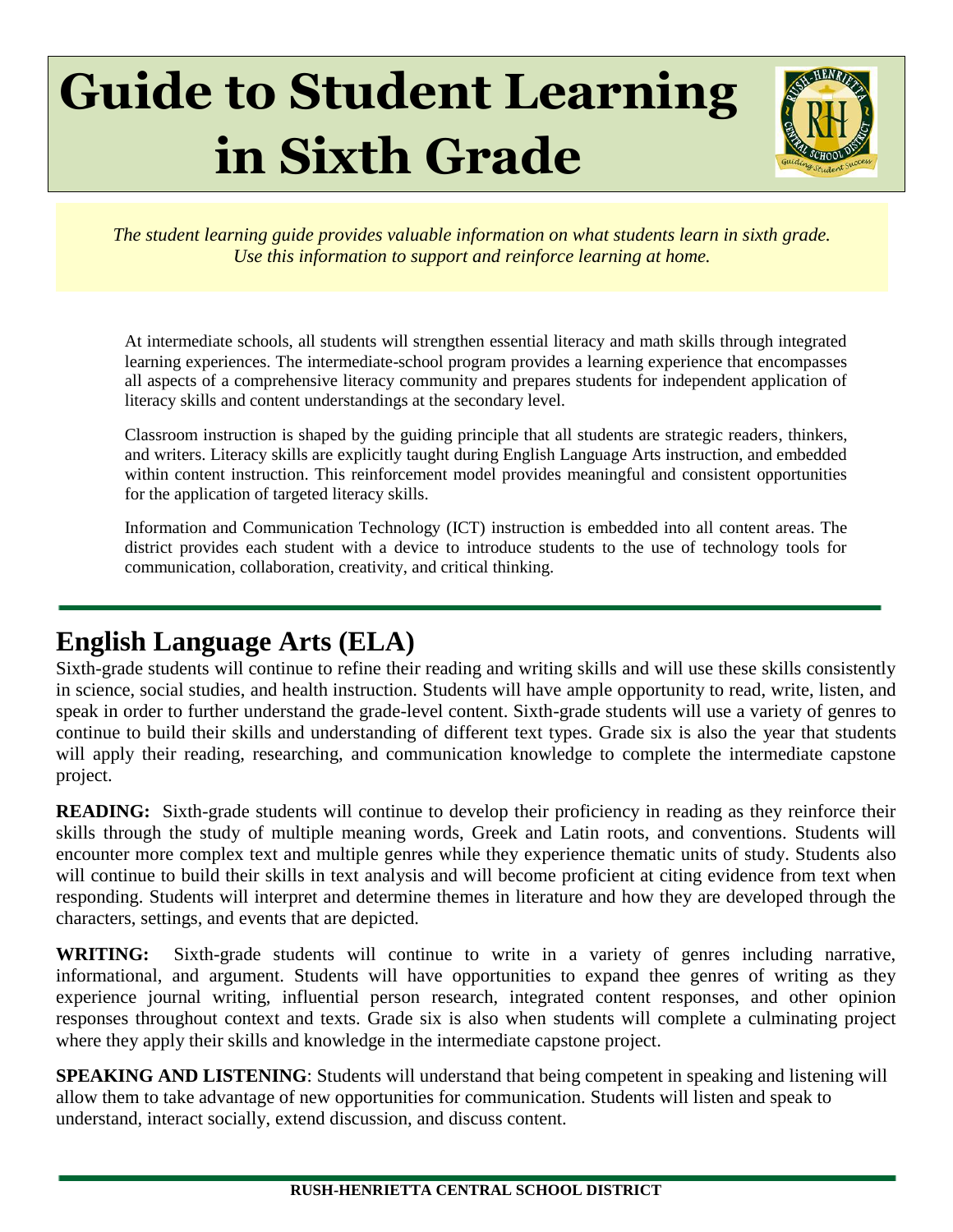## **Mathematics**

In sixth grade, instructional time is focused on four critical areas that will enable students to:

#### **Connect ratio and rate to whole number multiplication and division and use concepts of ratio and rate to solve problems**

- Students use reasoning about multiplication and division to solve ratio and rate problems about quantities.
- Students connect their knowledge of fractions to the concepts of ratios.
- Students solve a wide variety of problems involving ratios and rates.

#### **Deepen their understanding of the division of fractions and extending the notion of number to the system of rational numbers, which includes negative numbers**

- Students use the meaning of fractions, the meanings of multiplication and division, and the relationship between multiplication and division to understand and explain why the procedures for dividing fractions make sense.
- Students extend their previous understandings of number and the ordering of numbers to the full system of rational numbers, which includes negative integers.
- Students reason about the order and absolute value of rational numbers and about the location of points in all four quadrants of the coordinate plane.

#### **Write, interpret, and use expressions and equations**

- Students understand the use of variables in mathematical expressions.
- Students write expressions and equations that correspond to given situations, evaluate expressions, and use expressions and formulas to solve problems.
- Students understand that expressions in different forms can be equivalent, and they use the properties of operations to rewrite expressions in equivalent forms.
- Students learn that the solutions of an equation are the values of the variables that make the equation true.
- Students use properties of operations and the idea of maintaining the equality of both sides of an equation to solve simple one-step equations.
- Students construct and analyze tables, such as tables of quantities that are in equivalent ratios, and they use equations (such as  $3x = y$ ) to describe relationships between quantities.

#### **Develop an understanding of statistical thinking**

- Students recognize that a data distribution may not have a definite center and that different ways to measure center yield different values.
- Students learn that the median measures center in the sense that it is roughly the middle value.
- Students learn that the mean measures center in the sense that it is the value that each data point would take on if the total of the data values were redistributed equally, and also in the sense that it is a balance point.
- Students learn that statistics can be used to gain information about a population by examining a sample of the population. Samples that are representative of the population can be used to make generalizations about the whole population.
- Students will begin to investigate chance processes and develop, use and evaluate probability models.
- Students learn to describe and summarize numerical data sets, identifying clusters, peaks, gaps, and symmetry, considering the context in which the data were collected.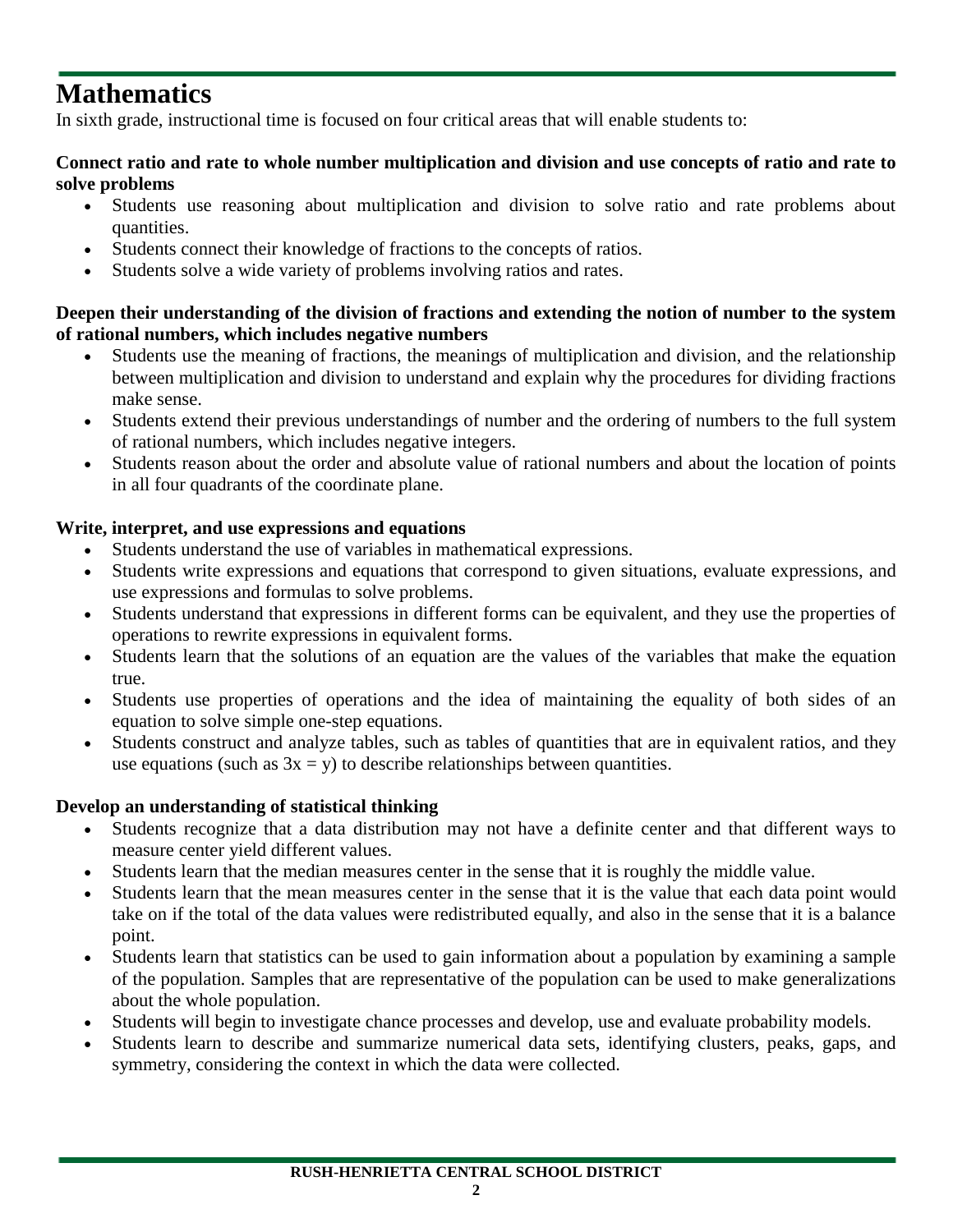## **Science**

In sixth grade, science instruction relies heavily on the use of technology to assist students in making connections with the content presented to them. Students will continue to develop their interdisciplinary problem-solving skills as they further solidify their knowledge and understanding of the relationships and common themes that connect science, mathematics, technology, and literacy. Students will participate in a variety of hands-on activities to deepen their understanding of the following scientific **core ideas**:

#### **Waves and Electromagnetic Radiation**

- Modeling the different properties used to describe waves
- Exploring how waves travel through various materials
- Comparing the reliability of digital and analog signals

#### **Energy**

- Exploring the factors that impact the kinetic and potential energy of an object
- Designing a device to limit the amount of thermal energy transferred between objects
- Comparing the design and uses of series and parallel electrical circuits

#### **Structure and Properties of Matter**

- Modeling the atomic composition of various materials
- Identifying unknown substances based on their densities
- Designing a method to separate a complex physical mixture

#### **Structure, Function, and Information Processing**

- Describing the structure and function of small components of larger organisms
- Exploring the structure and function of various cell organelles
- Connecting cellular structure and function to tissue, organs, and body systems

#### **Human Impact** *(The Intermediate ISTE Capstone Unit)*

- Investigating the various natural resources humans consume
- Designing a solution to a problem caused by humans interacting with their environment
- Communicating the solution to an audience using a technology-enhanced platform

#### **Matter and Energy in Ecosystems**

- Recording and analyzing the transfer of energy as it flows through natural systems
- Recording and analyzing the transfer of matter as it flows through natural systems

**The crosscutting concepts** of pattern, cause and effect, scale/proportion/quantity, energy and matter, structure and function, interdependence, and stability and change are identified as organizing concepts for the core ideas listed above. The sixth-grade performance expectations rely heavily on students' abilities to utilize gradeappropriate **science and engineering practices**, such as asking questions and defining problems, using mathematical and computational thinking, engaging in arguments from evidence, developing and using models, planning and carrying out investigations, analyzing and interpreting data, and obtaining, evaluating, and communicating information. Students are expected to use these practices to demonstrate their understanding of the core ideas listed above.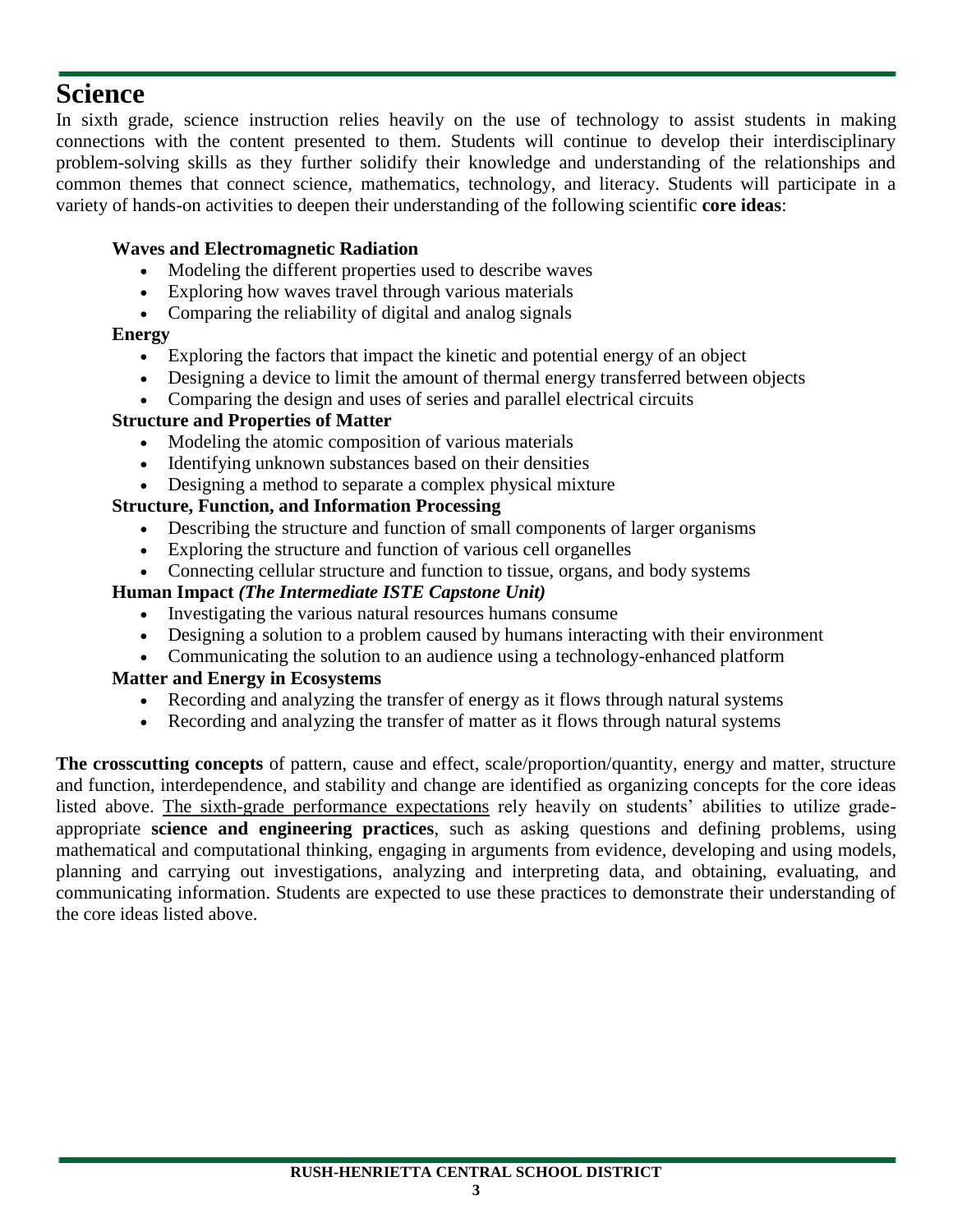## **Social Studies**

Grade six Social Studies is based on the world history of the Eastern Hemisphere. Students will learn about the development of cultures, civilizations, and empires of the Eastern Hemisphere (Europe, Asia, Africa and Australia). Students will investigate interactions between societies, and the comparison of trends in government and economics of nations of the Eastern Hemisphere. The course begins with an examination of the Eastern Hemisphere today, using geographic skills. This provides the foundation for making connections between the past and the present throughout the course.

Unit topics for  $6<sup>th</sup>$  grade social studies include:

- The Neolithic Revolution
- Early river valley civilizations
- Classical civilizations Greece and Rome
- Feudalism and Medieval Times
- World religions and belief systems
- Interactions across the Eastern Hemisphere
- Trade networks and cultural diffusion

## **Health**

In sixth grade, the health curriculum will reinforce with students the importance of healthy behaviors.

There are four units of study.

- Respecting Myself & Others (Violence Prevention Strand, and core elements of Mental Health)
- My Immune System (HIV/AIDS)
- My Family, My Self (Family Life & Sexual Health)
- Tobacco, Alcohol & Other Drugs

Students also will continue to be encouraged to demonstrate effective communication and identify the people or systems they should turn to for support during emotional or physically harmful situations.

Helping students learn to respect themselves and to respect others is an important component of health education at all grade levels.

# **Physical Education**

During physical education class in sixth grade, students will participate in physical activities to improve cardio-respiratory endurance, flexibility, muscular strength, endurance, and body composition. Students will engage in:

- **Fitness**
- Football
- Movement Games
- Soccer
- Orienteering
- Floor Hockey
- Recreational Games
- Bowling
- **Lacrosse**
- **Educational Gymnastics**
- Track & Field
- Whiffle Ball/Softball
- Basketball
- Team Handball
- Wrestling/Self Defense

It is important for children to develop regular exercise habits and activities at an early age that will be continued throughout their lives. In order for your child to become truly fit, these activities need to continue beyond the school day.